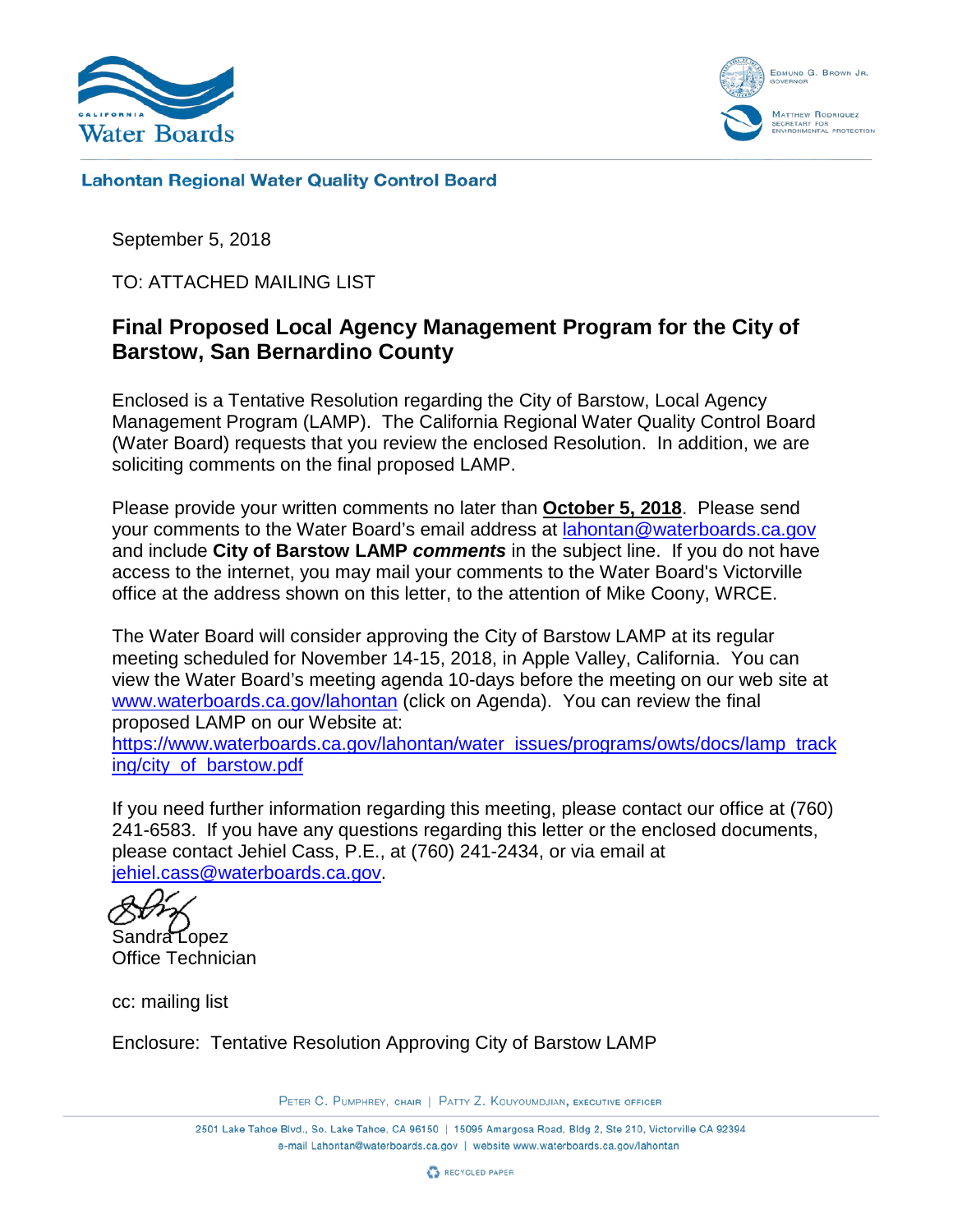#### *Notice Submittal of Written Material for Regional Board Consideration*

**In order to ensure that the State of California Lahontan Regional Water Quality Control Board has the opportunity to fully study and consider written material, it is necessary to submit it at least ten (10) days before the Regional Board Meeting. Pursuant to Title 23 of the California Code of Regulations, Section 648.2, the Regional Board may refuse to admit written testimony into evidence unless the proponent can demonstrate why he or she was unable to submit the material on time or that compliance with the deadline would otherwise create a hardship. If any other party demonstrates prejudice resulting from admission of the written testimony, the Regional Board may refuse to admit it.**

- - - - - - - - - - - - - - - - - - - - - - -- - - - - - - - - - - - - - - - - - - - - - -- - - - - - - - - - - - - - - - - - -

COMPLETE FORM AND RETURN

To: CA Regional Water Quality Control Board, Lahontan Region 15095 Amargosa Road Building 2, Suite 210 Victorville CA 92394 ATTN: Mike Coony [lahontan@waterboards.ca.gov](mailto:lahontan@waterboards.ca.gov)

# **Final Proposed Local Agency Management Program for the City of Barstow, San Bernardino County**

We concur with tentative requirements We concur; comments attached \_\_\_\_\_\_\_We do not concur; comments attached \_\_\_\_\_\_\_\_\_\_\_\_\_\_\_\_\_\_\_\_\_\_\_\_\_\_\_\_\_\_\_\_\_\_\_\_\_\_\_\_\_\_\_\_\_\_\_\_\_\_\_\_\_\_\_\_\_\_\_\_\_\_\_\_(Sign) \_\_\_\_\_\_\_\_\_\_\_\_\_\_\_\_\_\_\_\_\_\_\_\_\_\_\_\_\_\_\_\_\_\_\_\_\_\_\_\_\_\_\_\_\_\_\_\_\_\_\_\_\_(Type or print name) \_\_\_\_\_\_\_\_\_\_\_\_\_\_\_\_\_\_\_\_\_\_\_\_\_\_\_\_\_\_\_\_\_\_\_\_\_\_\_\_\_\_\_\_\_\_\_\_\_\_\_\_\_\_\_\_\_\_(Organization) \_\_\_\_\_\_\_\_\_\_\_\_\_\_\_\_\_\_\_\_\_\_\_\_\_\_\_\_\_\_\_\_\_\_\_\_\_\_\_\_\_\_\_\_\_\_\_\_\_\_\_\_\_\_\_\_\_\_\_\_\_(Address) \_\_\_\_\_\_\_\_\_\_\_\_\_\_\_\_\_\_\_\_\_\_\_\_\_\_\_\_\_\_\_\_\_\_\_\_\_\_\_\_\_\_\_\_\_\_\_\_\_\_\_\_\_\_\_\_\_(City and State) end and the control (Telephone)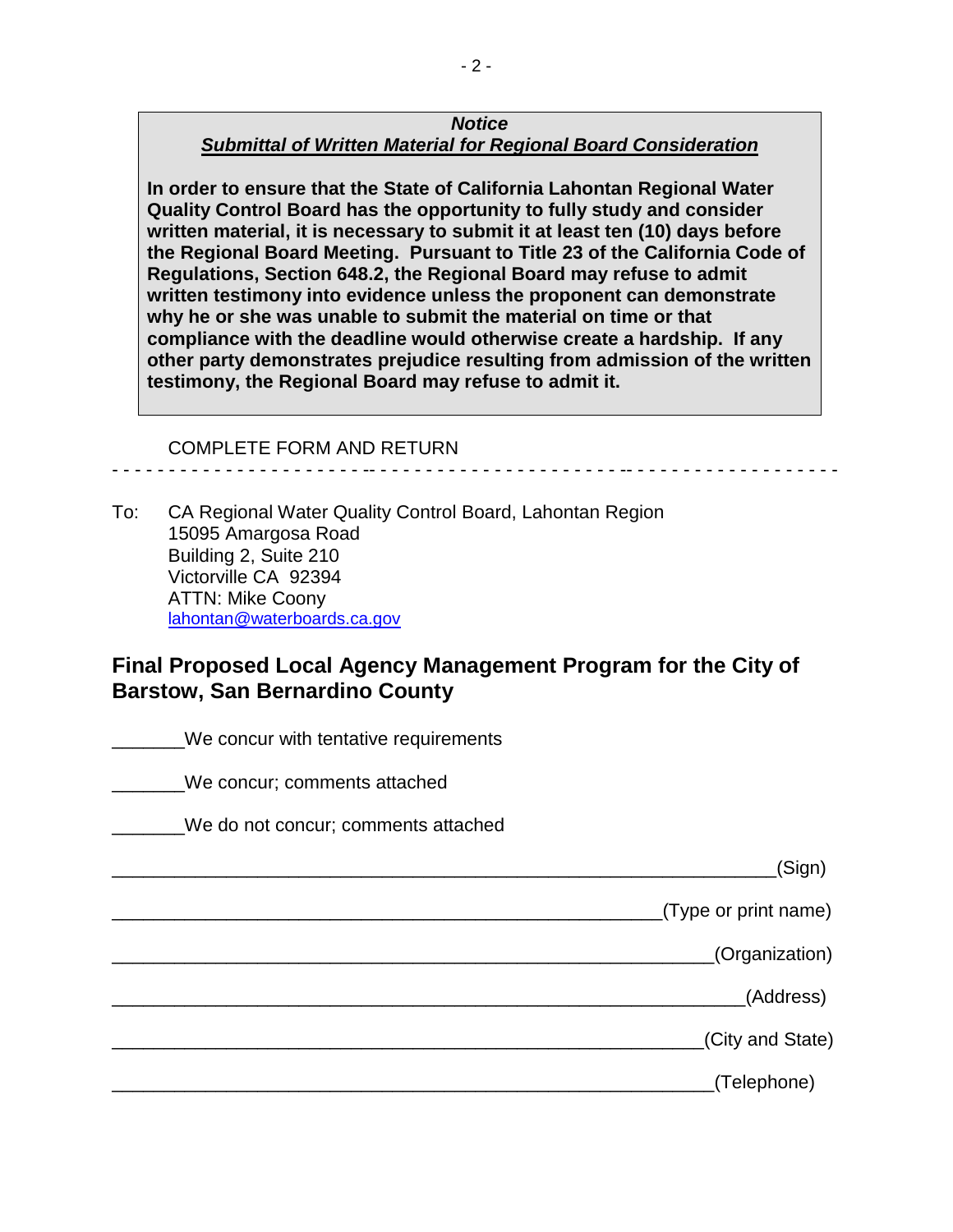### **CALIFORNIA REGIONAL WATER QUALITY CONTROL BOARD LAHONTAN REGION**

## **RESOLUTION NO. R6V-2018-TENTATIVE**

## **APPROVING THE LOCAL AGENCY MANAGEMENT PROGRAM FOR THE CITY OF BARSTOW**

**WHEREAS**, the California Regional Water Quality Control Board, Lahontan Region (Water Board) finds that:

**\_\_\_\_\_\_\_\_\_\_\_\_\_\_\_\_\_\_\_\_\_\_\_\_\_\_\_\_\_\_\_\_\_\_\_\_\_\_\_\_\_\_\_\_\_\_\_\_\_\_\_\_\_\_\_\_\_\_\_\_\_\_\_\_\_\_\_**

- 1. On June 19, 2012, the State Water Resources Control Board (State Water Board) adopted Resolution No. 2012-0032, which approved the Water Quality Control Policy for Siting, Design, Operation, and Maintenance of Onsite Wastewater Treatment Systems (OWTS Policy).
- 2. The OWTS Policy defines a local agency as any subdivision of state government that has responsibility for permitting the installation of and regulating OWTS within its jurisdictional boundaries; which is typically a county, city, or special district.
- 3. The OWTS Policy allows local agencies to propose Local Agency Management Programs (LAMPs) for Water Board approval. Upon approval, the local agency would manage the installation of new and replacement OWTS under that LAMP.
- 4. The OWTS Policy requires the Water Board to solicit comments from the State Water Board, Division of Drinking Water (DDW) regarding a LAMP's proposed setbacks and notifications to water purveyors.
- 5. On November 28, 2017, the City of Barstow submitted a proposed LAMP to the Water Board.
- 6. On January 5, 2018, staff forwarded a copy of the proposed LAMP to DDW and solicited comments from DDW regarding the proposed LAMP's policies and procedures, including notification to local water purveyors prior to OWTS permitting. DDW comments involving set back requirements were addressed in the LAMP.
- 7. On July 26, 2018, the Water Board issued a comment letter to the City of Barstow regarding their submitted proposed LAMP.
- 8. On August 8, 2018, the City of Barstow submitted a revised proposed LAMP to the Water Board that addressed Water Board comments.
- 9. On August 17, 2018, the Water Board provided comments on the revised proposed LAMP to the City of Barstow.